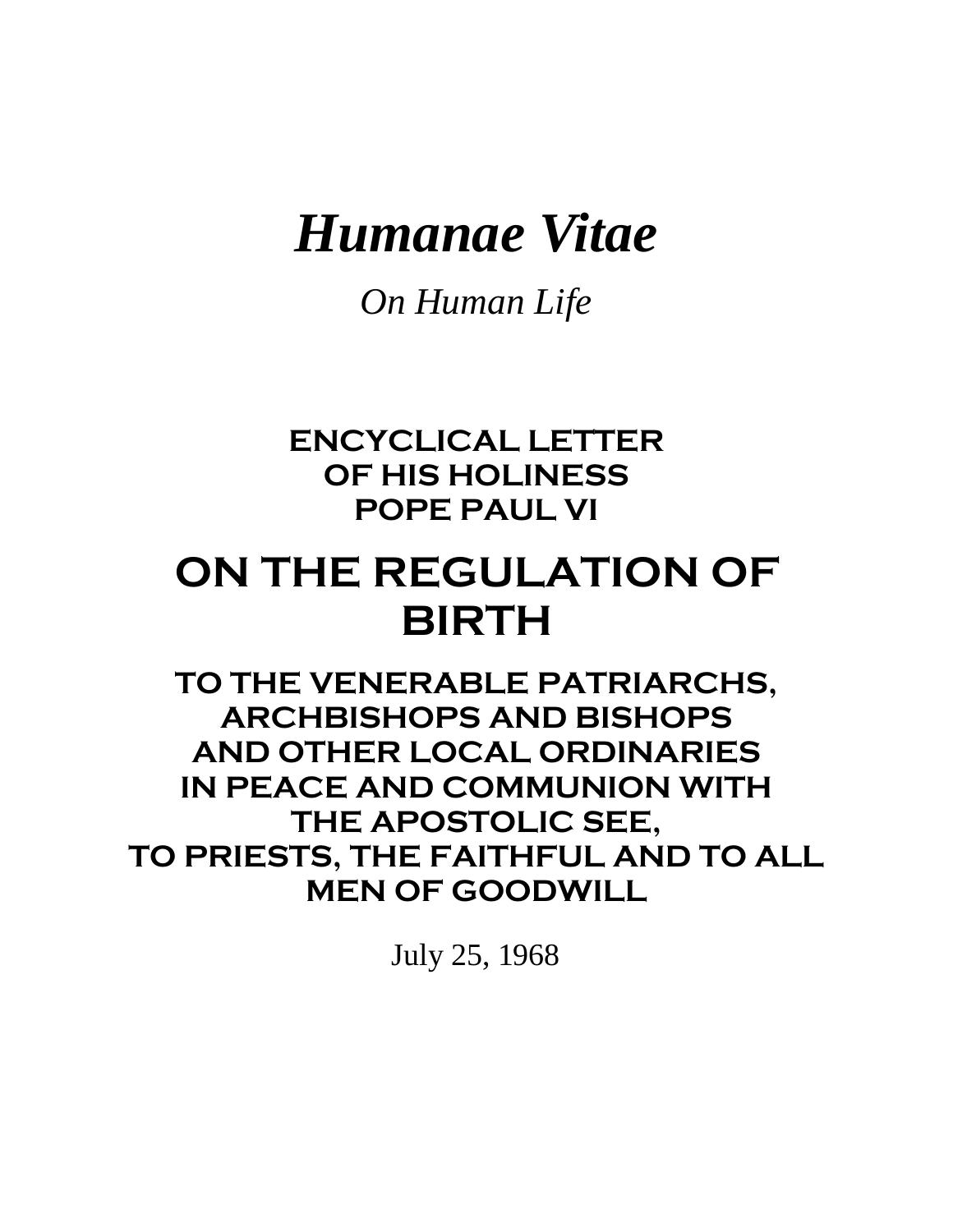Formatted in MS Word by the Augustine Club at Columbia University from the HTML posted by Priests for Life, July 10, 2000.

*www.columbia.edu/cu/augustine*

*augustine@columbia.edu*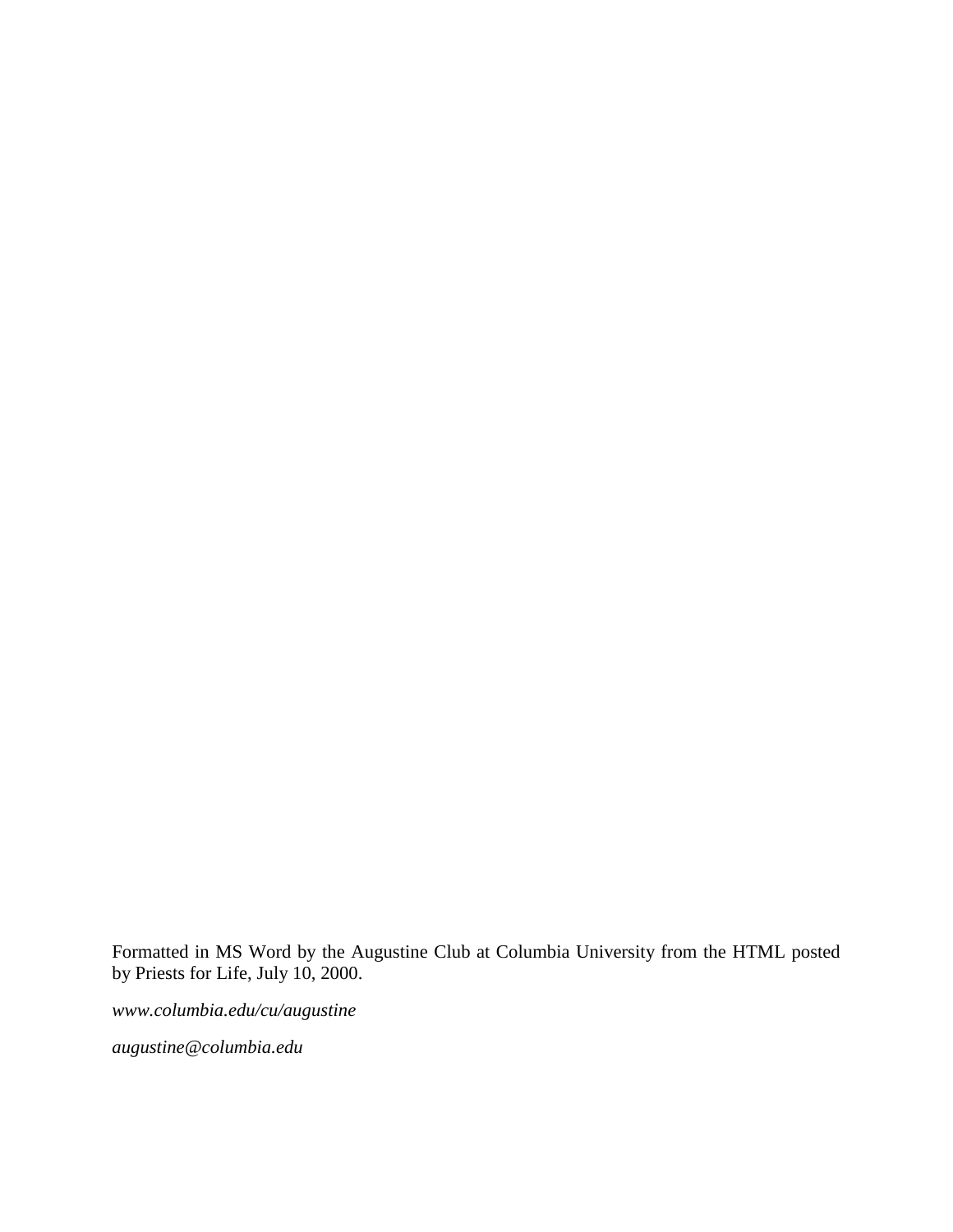# **CONTENTS**

1. The Transmission of Life

I. New Aspects of the Problem and Competency of the Magisterium

- 2-3.New Formulation of the Problem
- 4. Competency of the Magisterium
- 5. Special Studies
- 6. Reply of the Magisterium

# **II. Doctrinal Principles**

7-8. A Total Vision of Man

- 9. Its Characteristics
- 10. Responsible Parenthood
- 11. Respect for the Nature and Purpose of the Marriage Act
- 12. Two Inseparable Aspects: Union and Procreation
- 13. Faithfulness to God's Design
- 14. Illicit Ways of Regulating Birth
- 15. Licitness of Therapeutic Means
- 16. Licitness of Recourse to Infecund Periods
- 17. Grave Consequences of Methods of Artificial Birth Control
- 18. The Church, Guarantor of True Human Values

# **III. Pastoral Directives**

- 19. The Church, Mater et Magistra
- 20. Possibility of Observing the Divine Law
- 21. Mastery of Self
- 22. Creating an Atmosphere Favorable to Chastity
- 23. Appeal to Public Authorities
- 24. To Men of Science
- 25. To Christian Husbands and Wives
- 26. Apostolate in Homes
- 27. To Doctors and Medical Personnel
- 28-29. To Priests
- 30.To Bishops
- 31. Final Appeal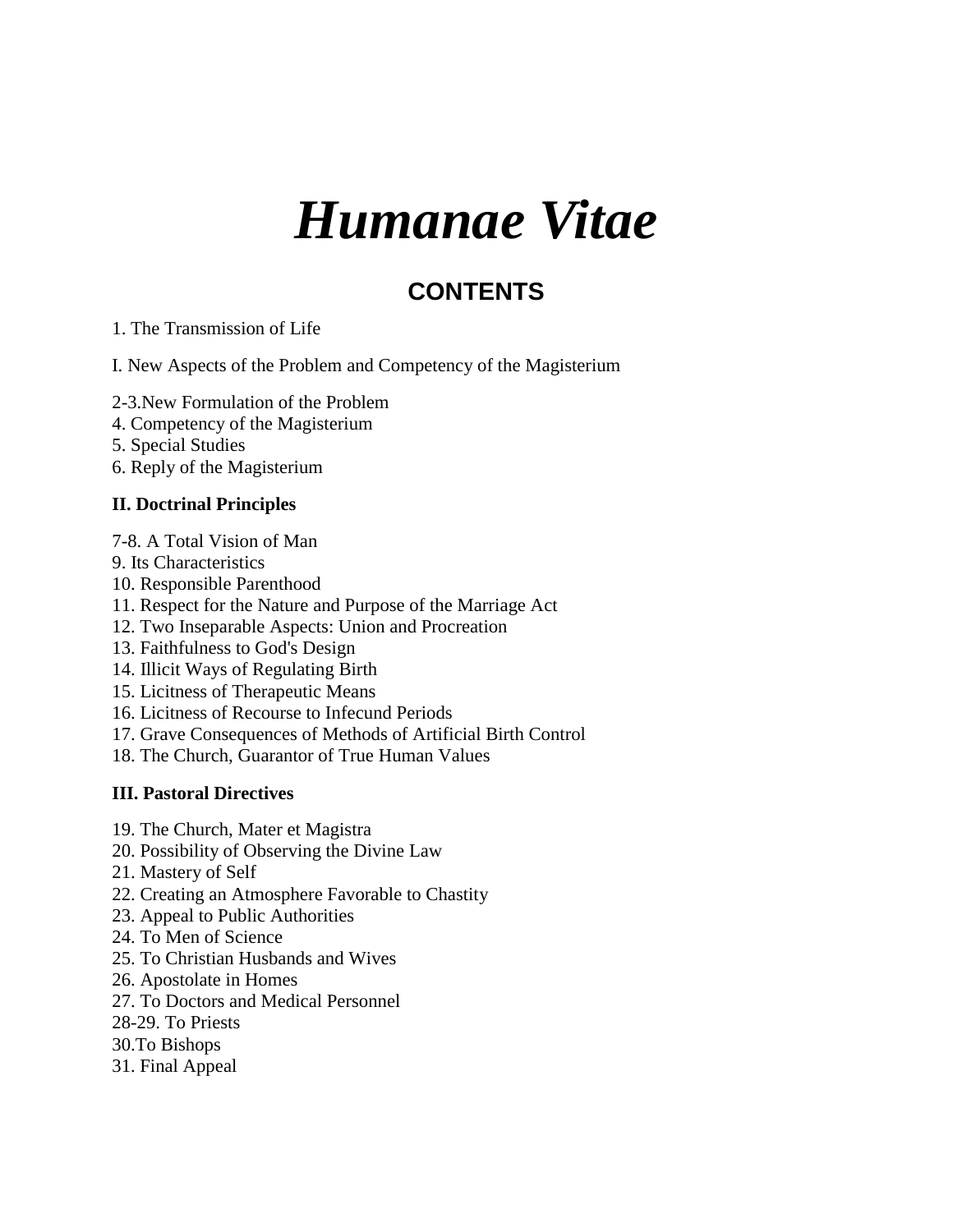Venerable brothers and beloved sons:

# **The Transmission of Life**

1. The most serious duty of transmitting human life, for which married persons are the free and responsible collaborators of God the Creator, has always been a source of great joys to them, even if sometimes accompanied by not a few difficulties and by distress.

At all times the fulfillment of this duty has posed grave problems to the conscience of married persons, but, with the recent evolution of society, changes have taken place that give rise to new questions which the Church could not ignore, having to do with a matter which so closely touches upon the life and happiness of men.

# **I. New Aspects of the Problem and Competency of the Magisterium**

# **New Formulation of the Problem**

2. The changes which have taken place are in fact noteworthy and of varied kinds. In the first place, there is the rapid demographic development. Fear is shown by many that world population is growing more rapidly than the available resources, with growing distress to many families and developing countries, so that the temptation for authorities to counter this danger with radical measures is great. Moreover, working and lodging conditions, as well as increased exigencies both in the economic field and in that of education, often make the proper education of an elevated number of children difficult today. A change is also seen both in the manner of considering the person of woman and her place in society, and in the value to be attributed to conjugal love in marriage, and also in the appreciation to be made of the meaning of conjugal acts in relation to that love.

Finally and above all, man has made stupendous progress in the domination and rational organization of the forces of nature, such that he tends to extend this domination to his own total being: to the body, to psychical life, to social life and even to the laws which regulate the transmission of life.

3. This new state of things gives rise to new questions. Granted the conditions of life today, and granted the meaning which conjugal relations have with respect to the harmony between husband and wife and to their mutual fidelity, would not a revision of the ethical norms, in force up to now, seem to be advisable, especially when it is considered that they cannot be observed without sacrifices, sometimes heroic sacrifices?

And again: by extending to this field the application of the so-called "principle of totality," could it not be admitted that the intention of a less abundant but more rationalized fecundity might transform a materially sterilizing intervention into a licit and wise control of birth? Could it not be admitted, that is, that the finality of procreation pertains to the ensemble of conjugal life,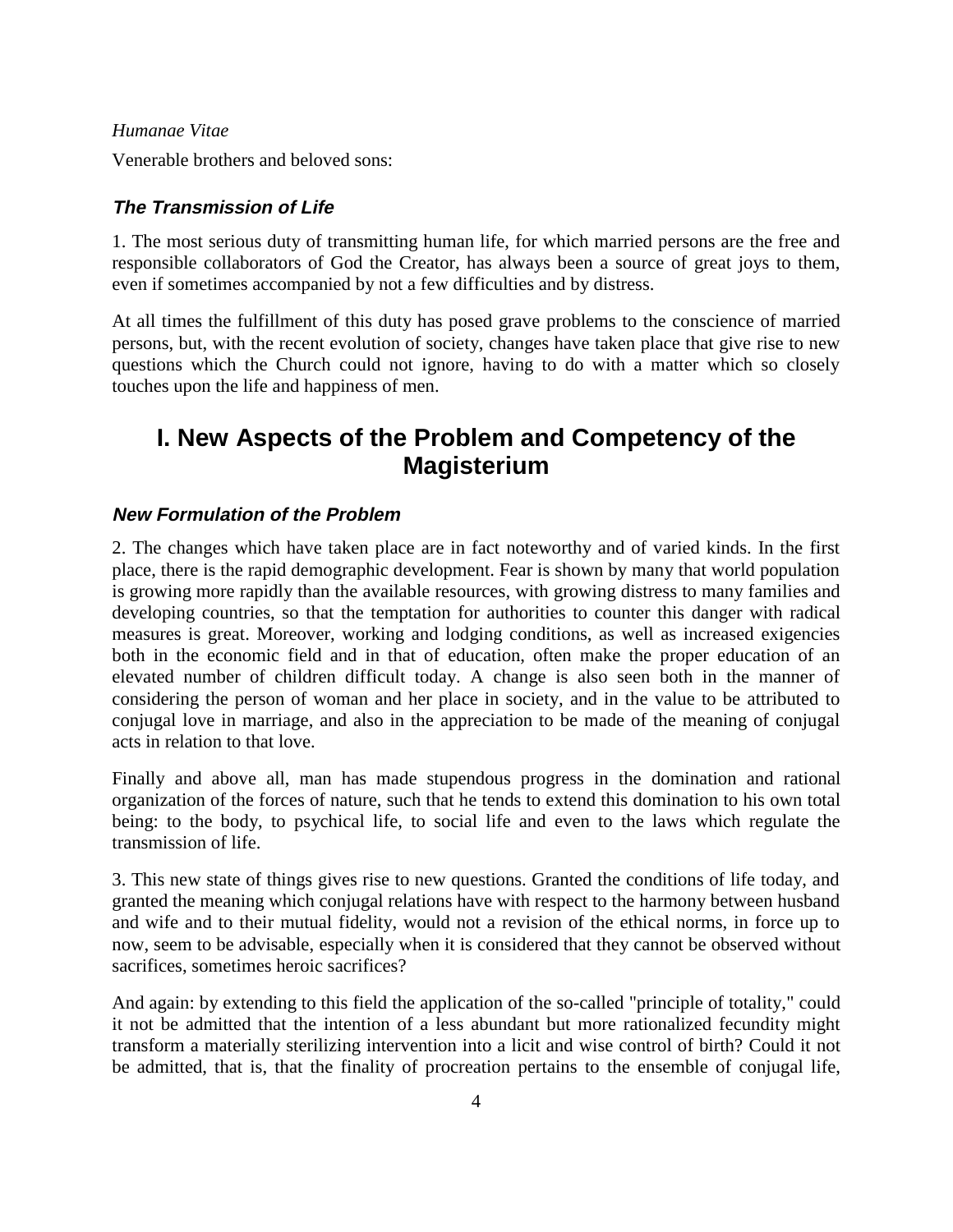rather than to its single acts? It is also asked whether, in view of the increased sense of responsibility of modern man, the moment has not come for him to entrust to his reason and his will, rather than to the biological rhythms of his organism, the task of regulating birth.

#### **Competency of the Magisterium**

4. Such questions required from the teaching authority of the Church a new and deeper reflection upon the principles of the moral teaching on marriage: a teaching founded on the natural law, illuminated and enriched by divine revelation.

No believer will wish to deny that the teaching authority of the Church is competent to interpret even the natural moral law. It is, in fact, indisputable, as our predecessors have many times declared, (1) that Jesus Christ, when communicating to Peter and to the apostles His divine authority and sending them to teach all nations His commandments, (2) constituted them as guardians and authentic interpreters of all the moral law, not only, that is, of the law of the Gospel, but also of the natural law, which is also an expression of the will of God, the faithful fulfillment of which is equally necessary for salvation. (3)

Conformably to this mission of hers, the Church has always provided-and even more amply in recent times-a coherent teaching concerning both the nature of marriage and the correct use of conjugal rights and the duties of husband and wife.

## **Special Studies**

5. The consciousness of that same mission induced us to confirm and enlarge the study commission which our predecessor Pope John XXIII of happy memory had instituted in March, 1963. That commission which included, besides several experts in the various pertinent disciplines, also married couples, had as its scope the gathering of opinions on the new questions regarding conjugal life, and in particular on the regulation of births, and of furnishing opportune elements of information so that the magisterium could give an adequate reply to the expectation not only of the faithful, but also of world opinion. (5)

The work of these experts, as well as the successive judgments and counsels spontaneously forwarded by or expressly requested from a good number of our brothers in the episcopate, have permitted us to measure more exactly all the aspects of this complex matter. Hence with all our heart we express to each of them our lively gratitude.

# **Reply of the Magisterium**

6. The conclusions at which the commission arrived could not, nevertheless, be considered by us as definitive, nor dispense us from a personal examination of this serious question; and this also because, within the commission itself, no full concordance of judgments concerning the moral norms to be proposed had been reached, and above all because certain criteria of solutions had emerged which departed from the moral teaching on marriage proposed with constant firmness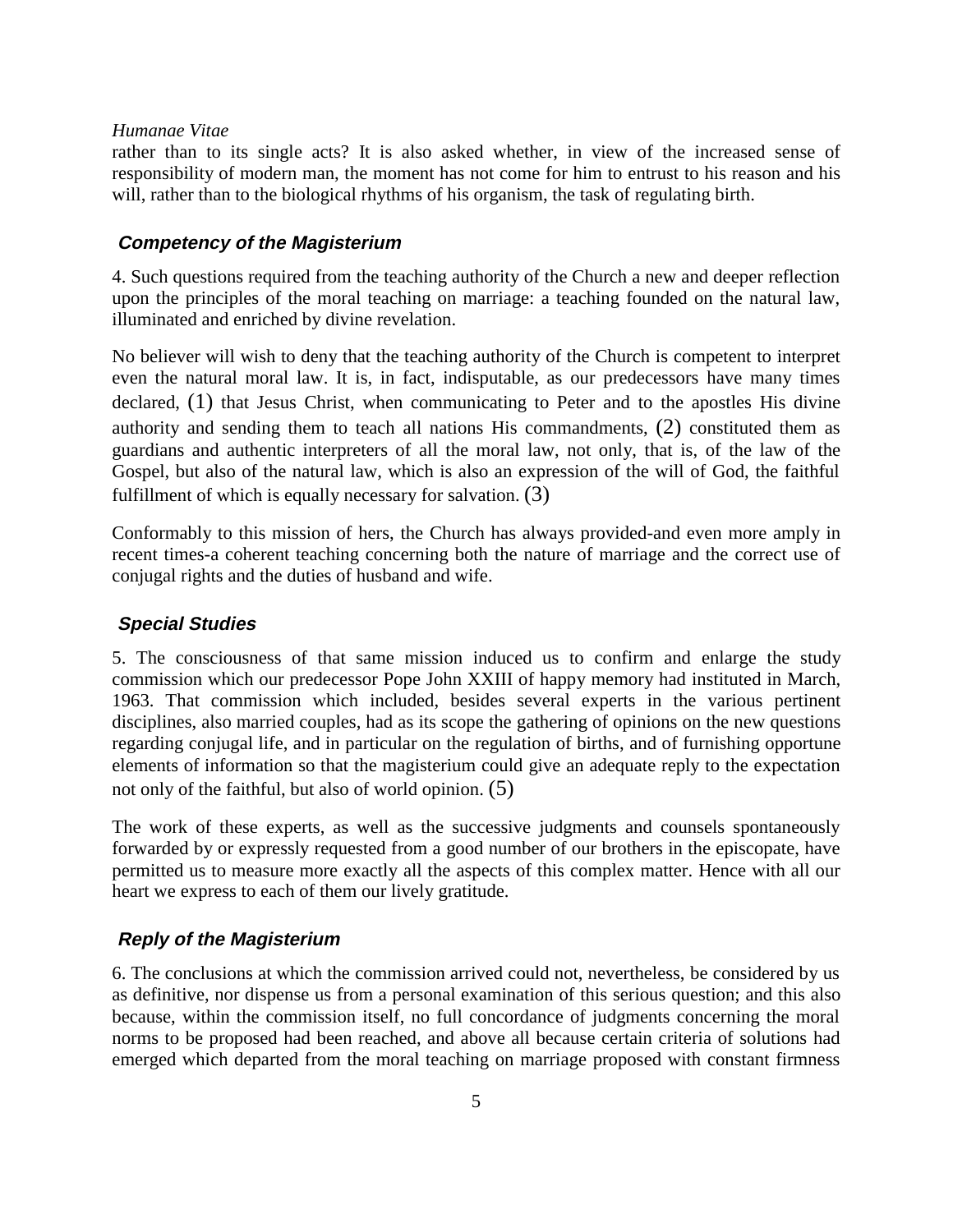## *Humanae Vitae* by the teaching authority of the Church.

Therefore, having attentively sifted the documentation laid before us, after mature reflection and assiduous prayers, we now intend, by virtue of the mandate entrusted to us by Christ, to give our reply to these grave questions.

# **II. Doctrinal Principles**

# **A Total Vision of Man**

7. The problem of birth, like every other problem regarding human life, is to be considered, beyond partial perspectives-whether of the biological or psychological, demographic or sociological orders-in the light of an integral vision of man and of his vocation, not only his natural and earthly, but also his supernatural and eternal vocation. And since, in the attempt to justify artificial methods of birth control, many have appealed to the demands both of conjugal love and of "responsible parenthood" it is good to state very precisely the true concept of these two great realities of married life, referring principally to what was recently set forth in this regard, and in a highly authoritative form, by the Second Vatican Council in its pastoral constitution Gaudium et Spes (Constitution on the Church in the Modern World).

8. Conjugal love reveals its true nature and nobility when it is considered in its supreme origin, God, who is love, (6) "the Father, from whom every family in Heaven and on earth is named." (7)

Marriage is not, then, the effect of chance or the product of evolution of unconscious natural forces; it is the wise institution of the Creator to realize in mankind His design of love. By means of the reciprocal personal gift of self, proper and exclusive to them, husband and wife tend towards the communion of their beings in view of mutual personal perfection, to collaborate with God in the generation and education of new lives.

For baptized persons, moreover, marriage invests the dignity of a sacramental sign of grace, inasmuch as it represents the union of Christ and of the Church.

# **Its Characteristics**

9. Under this light, there clearly appear the characteristic marks and demands of conjugal love, and it is of supreme importance to have an exact idea of these.

This love is first of all fully human, that is to say, of the senses and of the spirit at the same time. It is not, then, a simple transport of instinct and sentiment, but also, and principally, an act of the free will, intended to endure and to grow by means of the joys and sorrows of daily life, in such a way that husband and wife become one only heart and one only soul, and together attain their human perfection.

Then, this love is total, that is to say, it is a very special form of personal friendship, in which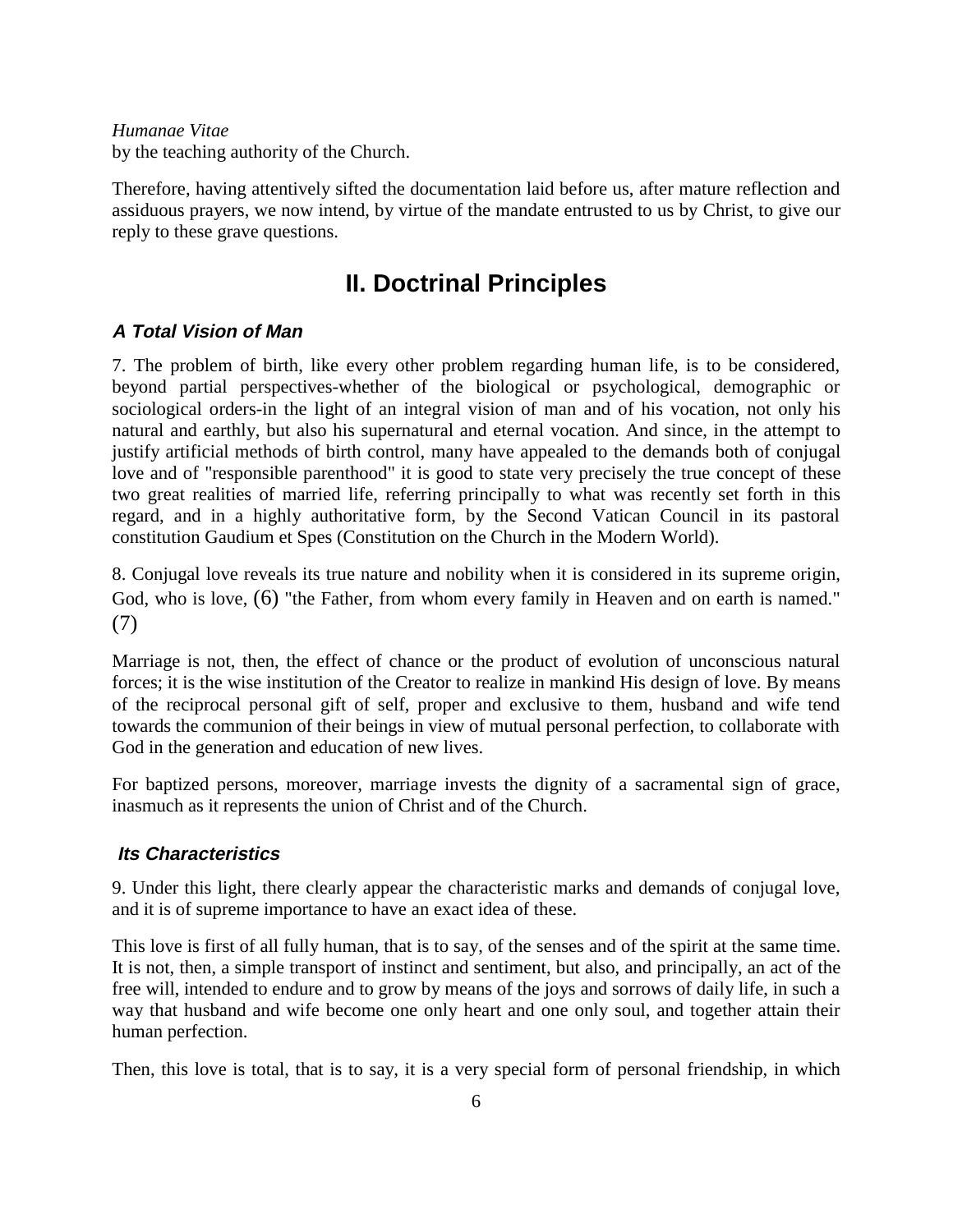husband and wife generously share everything, without undue reservations or selfish calculations. Whoever truly loves his marriage partner loves not only for what he receives, but for the partner's self, rejoicing that he can enrich his partner with the gift of himself.

Again, this love is faithful and exclusive until death. Thus in fact do bride and groom conceive it to be on the day when they freely and in full awareness assume the duty of the marriage bond. A fidelity, this, which can sometimes be difficult, but is always possible, always noble and meritorious, as no one can deny. The example of so many married persons down through the centuries shows, not only that fidelity is according to the nature of marriage, but also that it is a source of profound and lasting happiness and finally, this love is fecund for it is not exhausted by the communion between husband and wife, but is destined to continue, raising up new lives. "Marriage and conjugal love are by their nature ordained toward the begetting and educating of children. Children are really the supreme gift of marriage and contribute very substantially to the welfare of their parents." (8)

# **Responsible Parenthood**

10. Hence conjugal love requires in husband and wife an awareness of their mission of "responsible parenthood," which today is rightly much insisted upon, and which also must be exactly understood. Consequently it is to be considered under different aspects which are legitimate and connected with one another.

In relation to the biological processes, responsible parenthood means the knowledge and respect of their functions; human intellect discovers in the power of giving life biological laws which are part of the human person. (9)

In relation to the tendencies of instinct or passion, responsible parenthood means that necessary dominion which reason and will must exercise over them.

In relation to physical, economic, psychological and social conditions, responsible parenthood is exercised, either by the deliberate and generous decision to raise a numerous family, or by the decision, made for grave motives and with due respect for the moral law, to avoid for the time being, or even for an indeterminate period, a new birth.

Responsible parenthood also and above all implies a more profound relationship to the objective moral order established by God, of which a right conscience is the faithful interpreter. The responsible exercise of parenthood implies, therefore, that husband and wife recognize fully their own duties towards God, towards themselves, towards the family and towards society, in a correct hierarchy of values.

In the task of transmitting life, therefore, they are not free to proceed completely at will, as if they could determine in a wholly autonomous way the honest path to follow; but they must conform their activity to the creative intention of God, expressed in the very nature of marriage and of its acts, and manifested by the constant teaching of the Church." (10)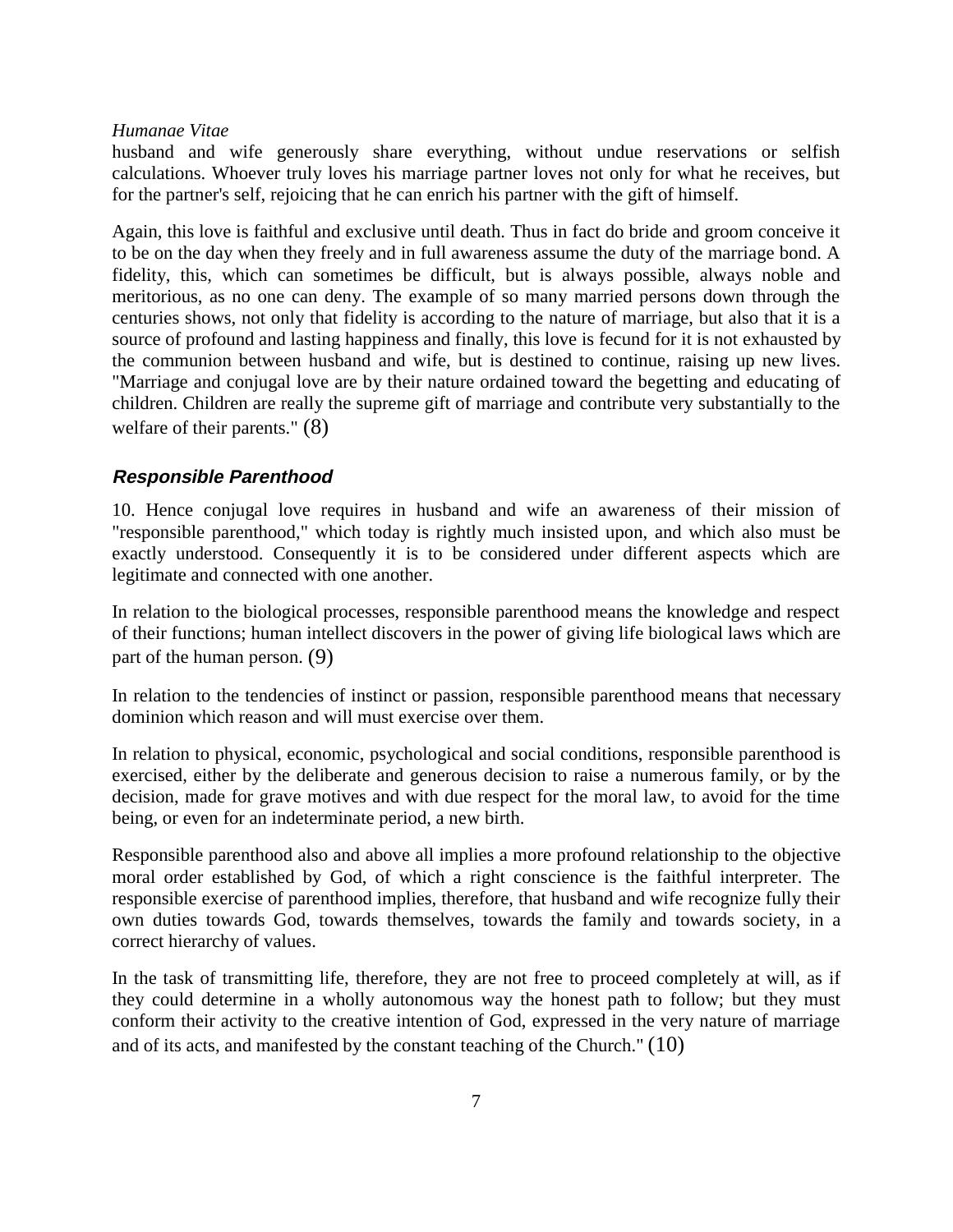# *Humanae Vitae* **Respect for the Nature and Purpose of the Marriage Act**

11. These acts, by which husband and wife are united in chaste intimacy, and by means of which human life is transmitted, are, as the council recalled, "noble and worthy," (11) and they do not cease to be lawful if, for causes independent of the will of husband and wife, they are foreseen to be infecund, since they always remain ordained towards expressing and consolidating their union. In fact, as experience bears witness, not every conjugal act is followed by a new life. God has wisely disposed natural laws and rhythms of fecundity which, of themselves, cause a separation in the succession of births. Nonetheless the Church, calling men back to the observance of the norms of the natural law, as interpreted by its constant doctrine teaches that each and every marriage act (quilibet matrimonii usus) must remain open to the transmission of life. (12)

#### **Two Inseparable Aspects: Union and Procreation**

12. That teaching, often set forth by the magisterium, is founded upon the inseparable connection, willed by God and unable to be broken by man on his own initiative, between the two meanings of the conjugal act: the unitive meaning and the procreative meaning. Indeed, by its intimate structure, the conjugal act, while most closely uniting husband and wife, capacitates them for the generation of new lives, according to laws inscribed in the very being of man and of woman. By safeguarding both these essential aspects, the unitive and the procreative, the conjugal act preserves in its fullness the sense of true mutual love and its ordination towards man's most high calling to parenthood. We believe that the men of our day are particularly capable of seizing the deeply reasonable and human character of this fundamental principle.

# **Faithfulness to God's Design**

13. It is in fact justly observed that a conjugal act imposed upon one's partner without regard for his or her condition and lawful desires is not a true act of love, and therefore denies an exigency of right moral order in the relationships between husband and wife. Hence, one who reflects well must also recognize that a reciprocal act of love, which jeopardizes the responsibility to transmit life which God the Creator, according to particular laws, inserted therein, is in contradiction with the design constitutive of marriage, and with the will of the Author of life. To use this divine gift destroying, even if only partially, its meaning and its purpose is to contradict the nature both of man and of woman and of their most intimate relationship, and therefore it is to contradict also the plan of God and His will. On the other hand, to make use of the gift of conjugal love while respecting the laws of the generative process means to acknowledge oneself not to be the arbiter of the sources of human life, but rather the minister of the design established by the Creator. In fact, just as man does not have unlimited dominion over his body in general, so also, with particular reason, he has no such dominion over his generative faculties as such, because of their intrinsic ordination towards raising up life, of which God is the principle. "Human life is sacred," Pope John XXIII recalled; "from its very inception it reveals the creating hand of God." (13)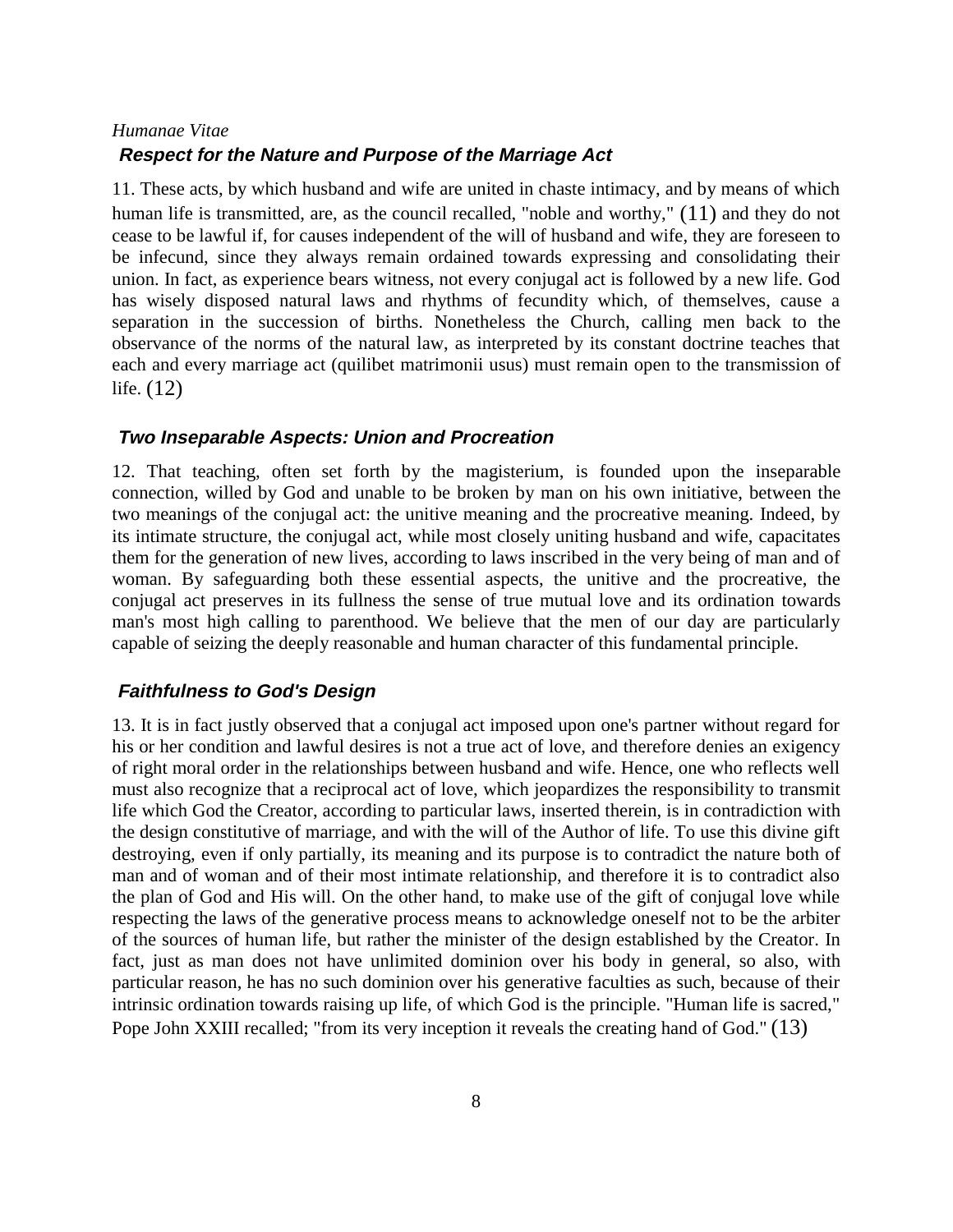# *Humanae Vitae*  **Illicit Ways of Regulating Birth**

14. In conformity with these landmarks in the human and Christian vision of marriage, we must once again declare that the direct interruption of the generative process already begun, and, above all, directly willed and procured abortion, even if for therapeutic reasons, are to be absolutely excluded as licit means of regulating birth. (14)

Equally to be excluded, as the teaching authority of the Church has frequently declared, is direct sterilization, whether perpetual or temporary, whether of the man or of the woman. (15) Similarly excluded is every action which, either in anticipation of the conjugal act, or in its accomplishment, or in the development of its natural consequences, proposes, whether as an end or as a means, to render procreation impossible. (16)

To justify conjugal acts made intentionally infecund, one cannot invoke as valid reasons the lesser evil, or the fact that such acts would constitute a whole together with the fecund acts already performed or to follow later, and hence would share in one and the same moral goodness. In truth, if it is sometimes licit to tolerate a lesser evil in order to avoid a greater evil or to promote a greater good, (17) it is not licit, even for the gravest reasons, to do evil so that good may follow therefrom,  $(18)$  that is, to make into the object of a positive act of the will something which is intrinsically disorder, and hence unworthy of the human person, even when the intention is to safeguard or promote individual, family or social well-being. Consequently it is an error to think that a conjugal act which is deliberately made infecund and so is intrinsically dishonest could be made honest and right by the ensemble of a fecund conjugal life.

# **Licitness of Therapeutic Means**

15. The Church, on the contrary, does not at all consider illicit the use of those therapeutic means truly necessary to cure diseases of the organism, even if an impediment to procreation, which may be foreseen, should result therefrom, provided such impediment is not, for whatever motive, directly willed. (19)

# **Licitness of Recourse to Infecund Periods**

16. To this teaching of the Church on conjugal morals, the objection is made today, as we observed earlier (no. 3), that it is the prerogative of the human intellect to dominate the energies offered by irrational nature and to orientate them towards an end conformable to the good of man. Now, some may ask: in the present case, is it not reasonable in many circumstances to have recourse to artificial birth control if, thereby, we secure the harmony and peace of the family, and better conditions for the education of the children already born? To this question it is necessary to reply with clarity: the Church is the first to praise and recommend the intervention of intelligence in a function which so closely associates the rational creature with his Creator; but the affirms that this must be done with respect for the order established by God.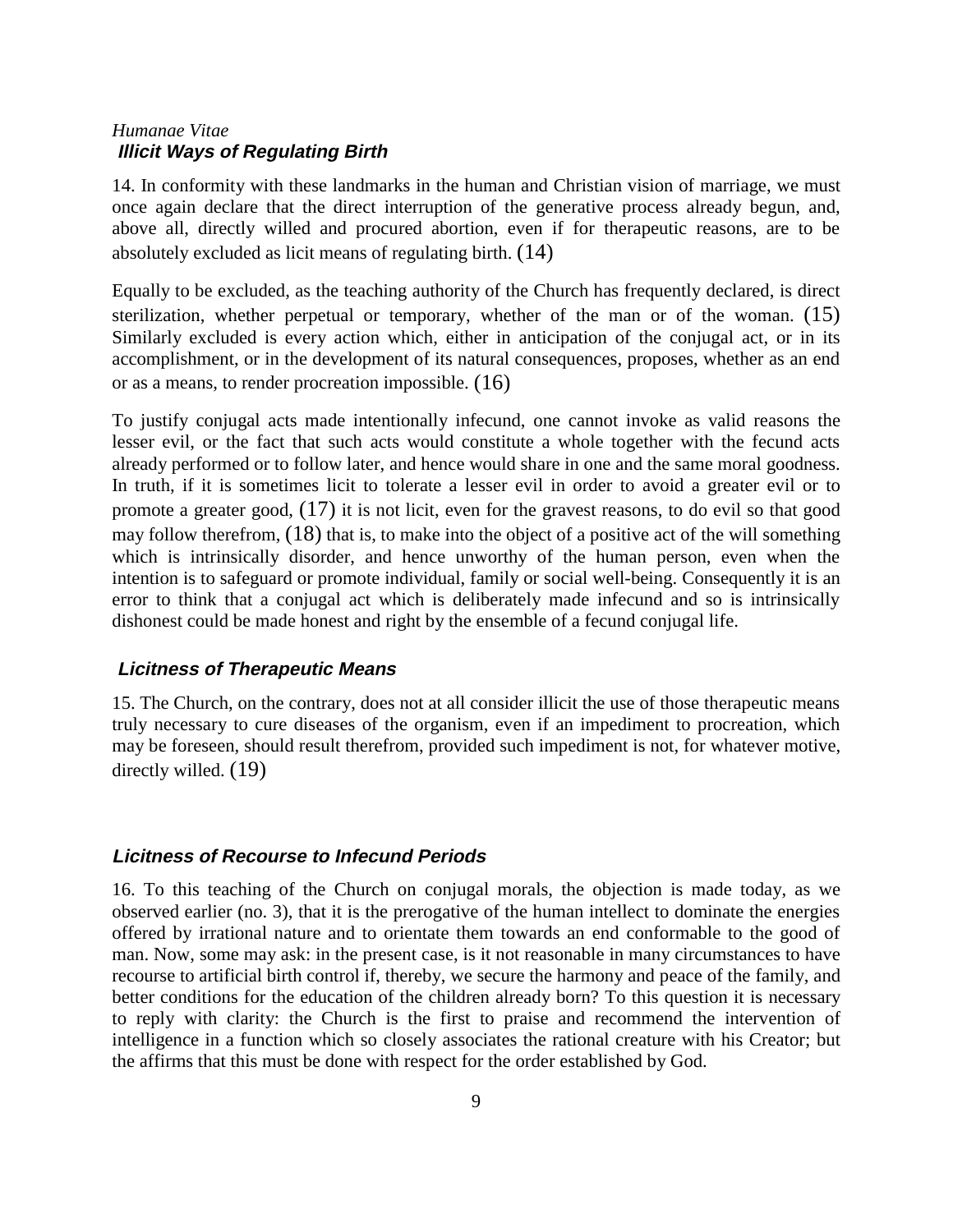If, then, there are serious motives to space out births, which derive from the physical or psychological conditions of husband and wife, or from external conditions, the Church teaches that it is then licit to take into account the natural rhythms immanent in the generative functions, for the use of marriage in the infecund periods only, and in this way to regulate birth without offending the moral principles which have been recalled earlier. (20)

The Church is coherent with herself when she considers recourse to the infecund periods to be licit, while at the same time condemning, as being always illicit, the use of means directly contrary to fecundation, even if such use is inspired by reasons which may appear honest and serious. In reality, there are essential differences between the two cases; in the former, the married couple make legitimate use of a natural disposition; in the latter, they impede the development of natural processes. It is true that, in the one and the other case, the married couple are concordant in the positive will of avoiding children for plausible reasons, seeking the certainty that offspring will not arrive; but it is also true that only in the former case are they able to renounce the use of marriage in the fecund periods when, for just motives, procreation is not desirable, while making use of it during infecund periods to manifest their affection and to safeguard their mutual fidelity. By so doing, they give proof of a truly and integrally honest love.

#### **Grave Consequences of Methods of Artificial Birth Control**

17. Upright men can even better convince themselves of the solid grounds on which the teaching of the Church in this field is based, if they care to reflect upon the consequences of methods of artificial birth control. Let them consider, first of all, how wide and easy a road would thus be opened up towards conjugal infidelity and the general lowering of morality. Not much experience is needed in order to know human weakness, and to understand that men-especially the young, who are so vulnerable on this point-have need of encouragement to be faithful to the moral law, so that they must not be offered some easy means of eluding its observance. It is also to be feared that the man, growing used to the employment of anticonceptive practices, may finally lose respect for the woman and, no longer caring for her physical and psychological equilibrium, may come to the point of considering her as a mere instrument of selfish enjoyment, and no longer as his respected and beloved companion.

Let it be considered also that a dangerous weapon would thus be placed in the hands of those public authorities who take no heed of moral exigencies. Who could blame a government for applying to the solution of the problems of the community those means acknowledged to be licit for married couples in the solution of a family problem? Who will stop rulers from favoring, from even imposing upon their peoples, if they were to consider it necessary, the method of contraception which they judge to be most efficacious? In such a way men, wishing to avoid individual, family, or social difficulties encountered in the observance of the divine law, would reach the point of placing at the mercy of the intervention of public authorities the most personal and most reserved sector of conjugal intimacy.

Consequently, if the mission of generating life is not to be exposed to the arbitrary will of men, one must necessarily recognize unsurmountable limits to the possibility of man's domination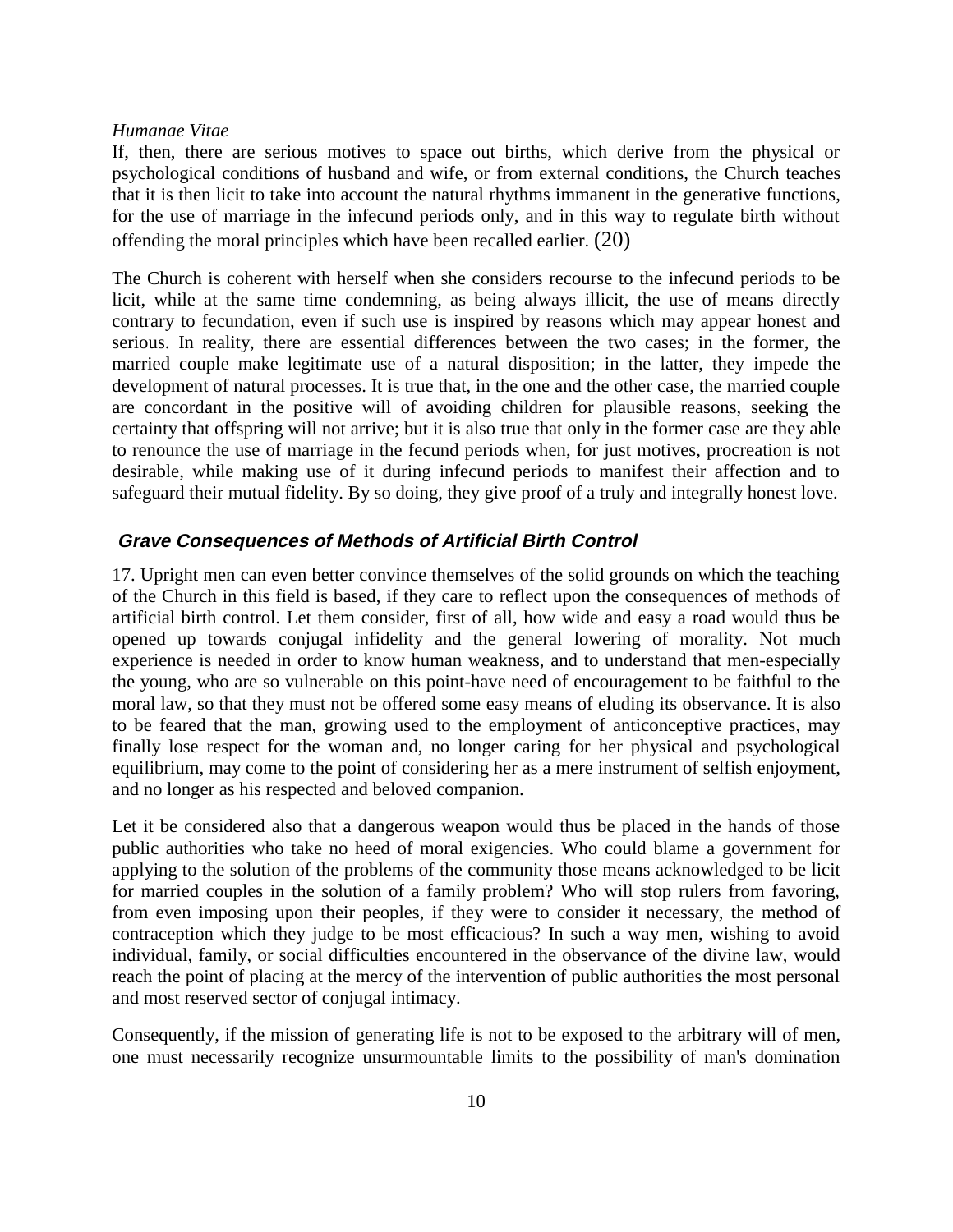over his own body and its functions; limits which no man, whether a private individual or one invested with authority, may licitly surpass. And such limits cannot be determined otherwise than by the respect due to the integrity of the human organism and its functions, according to the principles recalled earlier, and also according to the correct understanding of the "principle of totality" illustrated by our predecessor Pope Pius XII. (21)

#### **The Church, Guarantor of True Human Values**

18. It can be foreseen that this teaching will perhaps not be easily received by all: Too numerous are those voices-amplified by the modern means of propaganda-which are contrary to the voice of the Church. To tell the truth, the Church is not surprised to be made, like her divine founder, a "sign of contradiction," (22) yet she does not because of this cease to proclaim with humble firmness the entire moral law, both natural and evangelical. Of such laws the Church was not the author, nor consequently can she be their arbiter; she is only their depositary and their interpreter, without ever being able to declare to be licit that which is not so by reason of its intimate an unchangeable opposition to the true good of man.

In defending conjugal morals in their integral wholeness, the Church knows that she contributes towards the establishment of a truly human civilization; she engages man not to abdicate from his own responsibility in order to rely on technical means; by that very fact she defends the dignity of man and wife. Faithful to both the teaching and the example of the Savior, she shows herself to be the sincere and disinterested friend of men, whom she wishes to help, even during their earthly sojourn, "to share as sons in the life of the living God, the Father of all men." (23)

# **III. Pastoral Directives**

#### **The Church, Mater et Magistra**

19. Our words would not be an adequate expression of the thought and solicitude of the Church, mother and teacher of all peoples, if, after having recalled men to the observance and respect of the divine law regarding matrimony, we did not strengthen them in the path of honest regulation of birth, even amid the difficult conditions which today afflict families and peoples. The Church, in fact, cannot have a different conduct towards men than that of the Redeemer. She knows their weaknesses, has compassion on the crowd, receives sinners; but she cannot renounce the teaching of the law which is, in reality, that law proper to a human life restored to its original truth and conducted by the spirit of God. (24)

#### **Possibility of Observing the Divine Law**

20. The teaching of the Church on the regulation of birth, which promulgates the divine law, will easily appear to many to be difficult or even impossible of actuation. And indeed, like all great beneficent realities, it demands serious engagement and much effort, individual, family and social effort. More than that, it would not be practicable without the help of God, who upholds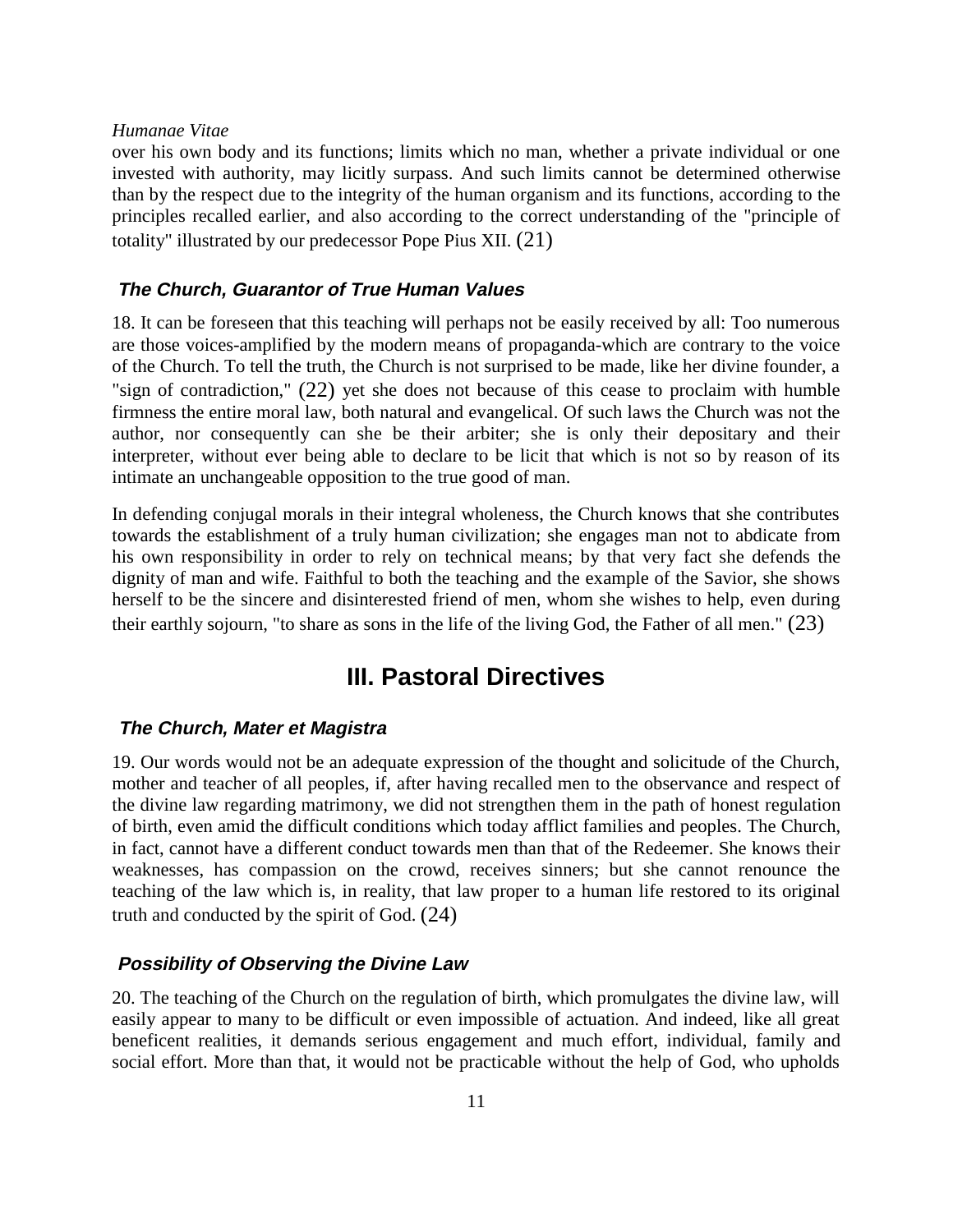and strengthens the good will of men. Yet, to anyone who reflects well, it cannot but be clear that such efforts ennoble man and are beneficial to the human community.

#### **Mastery of Self**

21. The honest practice of regulation of birth demands first of all that husband and wife acquire and possess solid convictions concerning the true values of life and of the family, and that they tend towards securing perfect self-mastery. To dominate instinct by means of one's reason and free will undoubtedly requires ascetical practices, so that the affective manifestations of conjugal life may observe the correct order, in particular with regard to the observance of periodic continence. Yet this discipline which is proper to the purity of married couples, far from harming conjugal love, rather confers on it a higher human value. It demands continual effort yet, thanks to its beneficent influence, husband and wife fully develop their personalities, being enriched with spiritual values. Such discipline bestows upon family life fruits of serenity and peace, and facilitates the solution of other problems; it favors attention for one's partner, helps both parties to drive out selfishness, the enemy of true love; and deepens their sense of responsibility. By its means, parents acquire the capacity of having a deeper and more efficacious influence in the education of their offspring; little children and youths grow up with a just appraisal of human values, and in the serene and harmonious development of their spiritual and sensitive faculties.

# **Creating an Atmosphere Favorable to Chastity**

22. On this occasion, we wish to draw the attention of educators, and of all who perform duties of responsibility in regard to the common good of human society, to the need of creating an atmosphere favorable to education in chastity, that is, to the triumph of healthy liberty over license by means of respect for the moral order.

Everything in the modern media of social communications which leads to sense excitation and unbridled customs, as well as every form of pornography and licentious performances, must arouse the frank and unanimous reaction of all those who are solicitous for the progress of civilization and the defense of the common good of the human spirit. Vainly would one seek to justify such depravation with the pretext of artistic or scientific exigencies, (25) or to deduce an argument from the freedom allowed in this sector by the public authorities.

#### **Appeal to Public Authorities**

23. To rulers, who are those principally responsible for the common good, and who can do so much to safeguard moral customs, we say: Do not allow the morality of your peoples to be degraded; do not permit that by legal means practices contrary to the natural and divine law be introduced into that fundamental cell, the family. Quite other is the way in which public authorities can and must contribute to the solution of the demographic problem: namely, the way of a provident policy for the family, of a wise education of peoples in respect of moral law and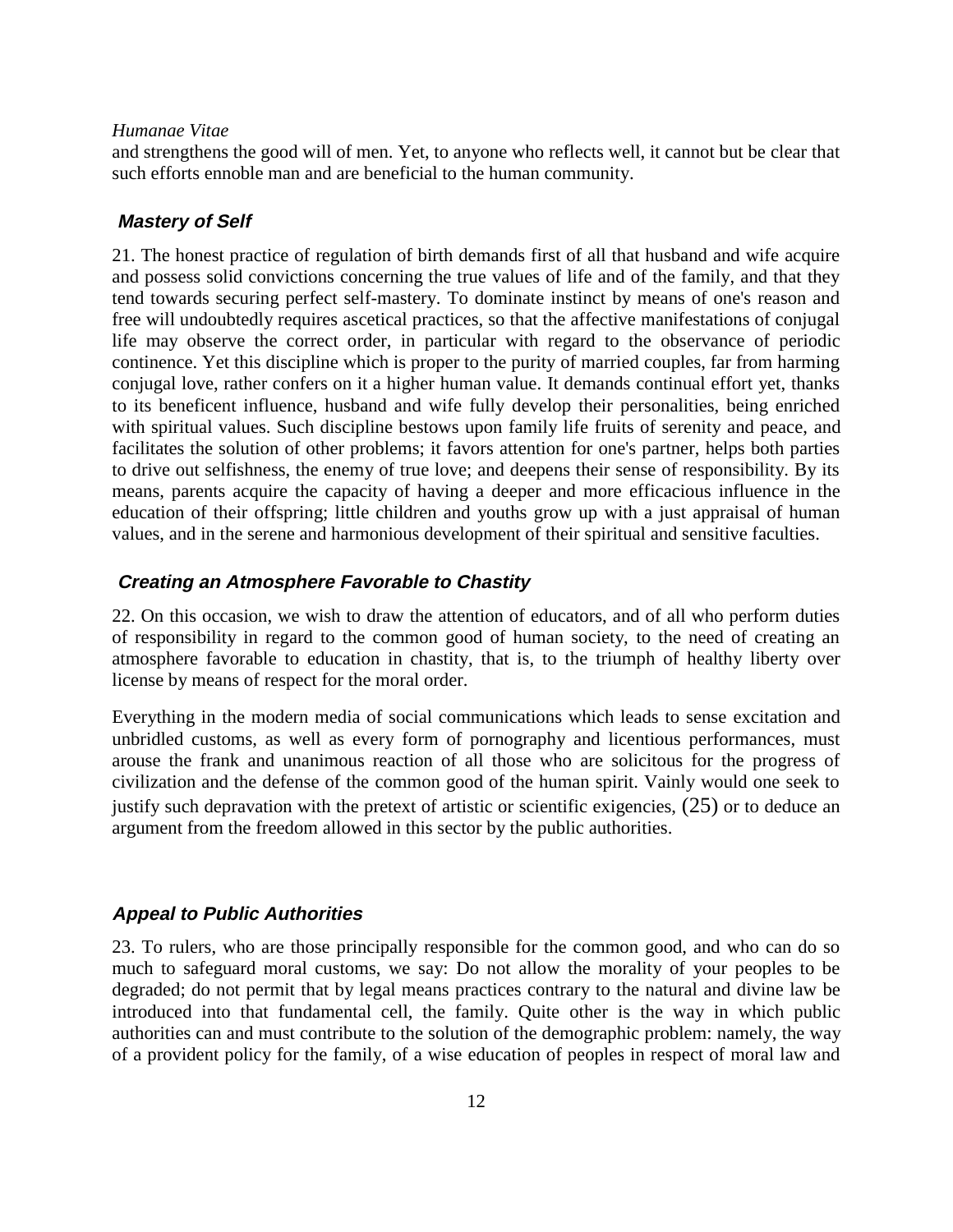*Humanae Vitae* the liberty of citizens.

We are well aware of the serious difficulties experienced by public authorities in this regard, especially in the developing countries. To their legitimate preoccupations we devoted our encyclical letter Populorum Progressio (The Development of Peoples). But with our predecessor Pope John XXIII, we repeat: no solution to these difficulties is acceptable "which does violence to man's essential dignity" and is based only on an utterly materialistic conception of man himself and of his life. The only possible solution to this question is one which envisages the social and economic progress both of individuals and of the whole of human society, and which respects and promotes true human values. (26) Neither can one, without grave injustice, consider divine providence to be responsible for what depends, instead, on a lack of wisdom in government, on an insufficient sense of social justice, on selfish monopolization, or again on blameworthy indolence in confronting the efforts and the sacrifices necessary to ensure the raising of living standards of a people and of all its sons. (27)

May all responsible public authorities-as some are already doing so laudably-generously revive their efforts. And may mutual aid between all the members of the great human family never cease to grow: This is an almost limitless field which thus opens up to the activity of the great international organizations.

# **To Men of Science**

24. We wish now to express our encouragement to men of science, who "can considerably advance the welfare of marriage and the family, along with peace of conscience, if by pooling their efforts they labor to explain more thoroughly the various conditions favoring a proper regulation of births. (28) It is particularly desirable that, according to the wish already expressed by Pope Pius XII, medical science succeed in providing a sufficiently secure basis for a regulation of birth, founded on the observance of natural rhythms. (29) In this way, scientists and especially Catholic scientists will contribute to demonstrate in actual fact that, as the Church teaches, "a true contradiction cannot exist between the divine laws pertaining to the transmission of life and those pertaining to the fostering of authentic conjugal love." (30)

# **To Christian Husbands and Wives**

25. And now our words more directly address our own children, particularly those whom God calls to serve Him in marriage. The Church, while teaching imprescriptible demands of the divine law, announces the tidings of salvation, and by means of the sacraments opens up the paths of grace, which makes man a new creature, capable of corresponding with love and true freedom to the design of his Creator and Savior, and of finding the yoke of Christ to be sweet. (31)

Christian married couples, then, docile to her voice, must remember that their Christian vocation, which began at baptism, is further specified and reinforced by the sacrament of matrimony. By it husband and wife are strengthened and as it were consecrated for the faithful accomplishment of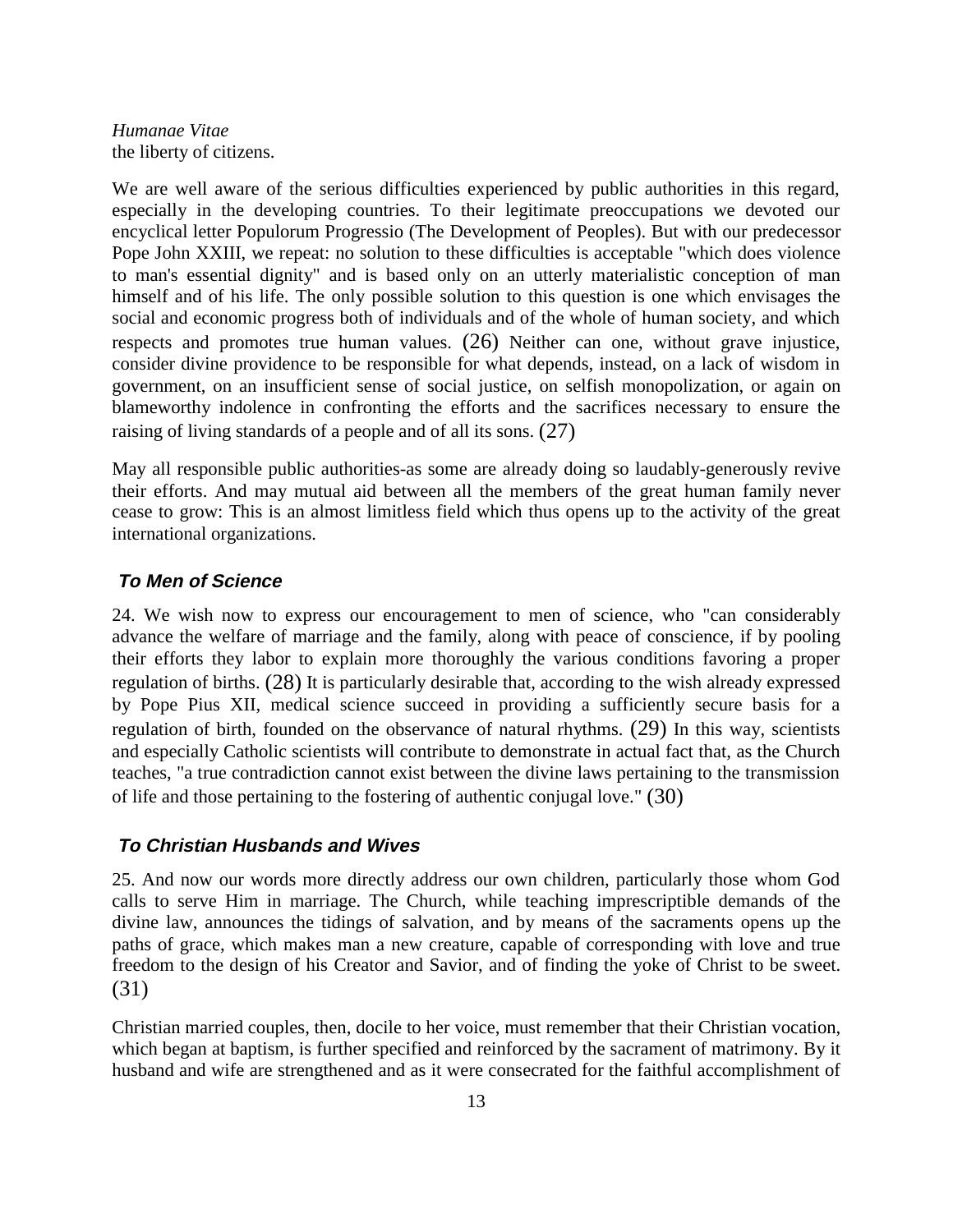their proper duties, for the carrying out of their proper vocation even to perfection, and the Christian witness which is proper to them before the whole world. (32) To them the Lord entrusts the task of making visible to men the holiness and sweetness of the law which unites the mutual love of husband and wife with their cooperation with the love of God, the author of human life.

We do not at all intend to hide the sometimes serious difficulties inherent in the life of Christian married persons; for them as for everyone else, "the gate is narrow and the way is hard, that leads to life." (33) But the hope of that life must illuminate their way, as with courage they strive to live with wisdom, justice and piety in this present time, (34) knowing that the figure of this world passes away. (35)

Let married couples, then, face up to the efforts needed, supported by the faith and hope which "do not disappoint...because God's love has been poured into our hearts through the Holy Spirit, who has been given to us." (36) Let them implore divine assistance by persevering prayer; above all, let them draw from the source of grace and charity in the Eucharist. And if sin should still keep its hold over them, let them not be discouraged, but rather have recourse with humble perseverance to the mercy of God, which is poured forth in the sacrament of Penance. In this way they will be enabled to achieve the fullness of conjugal life described by the Apostle: "husbands, love your wives, as Christ loved the Church...husbands should love their wives as their own bodies. He who loves his wife loves himself. For no man ever hates his own flesh, but nourishes and cherishes it, as Christ does the Church...this is a great mystery, and I mean in reference to Christ and the Church. However, let each one of you love his wife as himself, and let the wife see that she respects her husband." (37)

#### **Apostolate in Homes**

26. Among the fruits which ripen forth from a generous effort of fidelity to the divine law, one of the most precious is that married couples themselves not infrequently feel the desire to communicate their experience to others. Thus there comes to be included in the vast pattern of the vocation of the laity a new and most noteworthy form of the apostolate of like to like; it is married couples themselves who become apostles and guides to other married couples. This is assuredly, among so many forms of apostolate, one of those which seem most opportune today. (38)

#### **To Doctors and Medical Personnel**

27. We hold those physicians and medical personnel in the highest esteem who, in the exercise of their profession, value above every human interest the superior demands of their Christian vocation. Let them persevere, therefore, in promoting on every occasion the discovery of solutions inspired by faith and right reason, let them strive to arouse this conviction and this respect in their associates. Let them also consider as their proper professional duty the task of acquiring all the knowledge needed in this delicate sector, so as to be able to give to those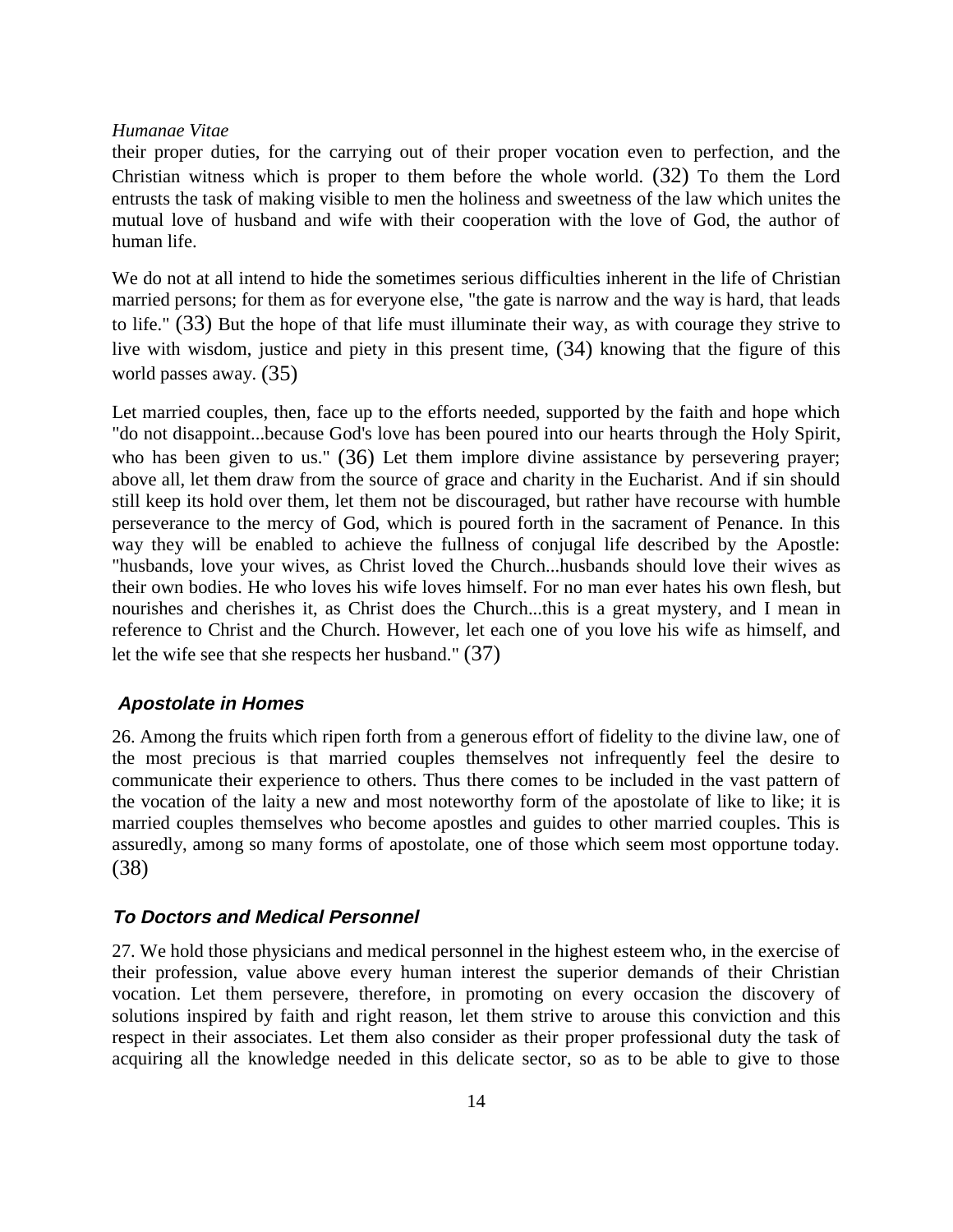married persons who consult them wise counsel and healthy direction, such as they have a right to expect.

# **To Priests**

28. Beloved priest sons, by vocation you are the counselors and spiritual guides of individual persons and of families. We now turn to you with confidence. Your first task-especially in the case of those who teach moral theology-is to expound the Church's teaching on marriage without ambiguity. Be the first to give, in the exercise of your ministry, the example of loyal internal and external obedience to the teaching authority of the Church. That obedience, as you know well, obliges not only because of the reasons adduced, but rather because of the light of the Holy Spirit, which is given in a particular way to the pastors of the Church in order that they may illustrate the truth. (39) You know, too, that it is of the utmost importance, for peace of consciences and for the unity of the Christian people, that in the field of morals as well as in that of dogma, all should attend to the magisterium of the Church, and all should speak the same language. Hence, with all our heart we renew to you the heartfelt plea of the great Apostle Paul: "I appeal to you, brethren, by the name of Our Lord Jesus Christ, that all of you agree and that there be no dissension's among you, but that you be united in the same mind and the same judgment."  $(40)$ 

29. To diminish in no way the saving teaching of Christ constitutes an eminent form of charity for souls. But this must ever be accompanied by patience and goodness, such as the Lord himself gave example of in dealing with men. Having come not to condemn but to save, (41) He was intransigent with evil, but merciful toward individuals.

In their difficulties, may married couples always find, in the words and in the heart of a priest, the echo of the voice and the love of the Redeemer.

And then speak with confidence, beloved sons, fully convinced that the spirit of God, while He assists the magisterium in proposing doctrine, illumines internally the hearts of the faithful inviting them to give their assent. Teach married couples the indispensable way of prayer; prepare them to have recourse often and with faith to the sacraments of the Eucharist and of Penance, without ever allowing themselves to be discouraged by their own weakness.

# **To Bishops**

30. Beloved and venerable brothers in the episcopate, with whom we most intimately share the solicitude of the spiritual good of the people of God, at the conclusion of this encyclical our reverent and affectionate thoughts turn to you. To all of you we extend an urgent invitation. At the head of the priests, your collaborators, and of your faithful, work ardently and incessantly for the safeguarding and the holiness of marriage, so that it may always be lived in its entire human and Christian fullness. Consider this mission as one of your most urgent responsibilities at the present time.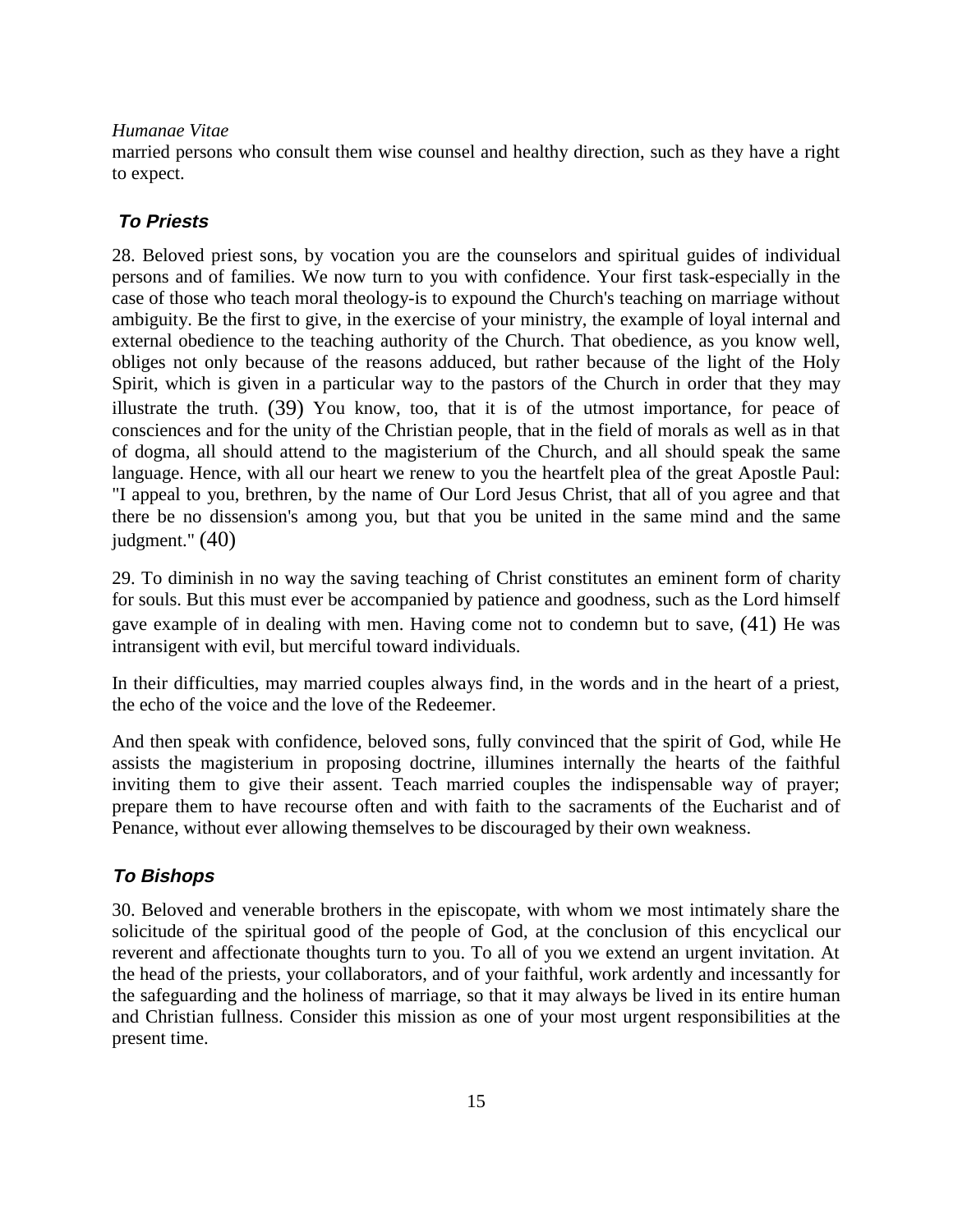As you know, it implies concerted pastoral action in all the fields of human activity, economic, cultural and social; for, in fact, only a simultaneous improvement in these various sectors will make it possible to render the life of parents and of children within their families not only tolerable, but easier and more joyous, to render the living together in human society more fraternal and peaceful, in faithfulness to God's design for the world.

# **Final Appeal**

31. Venerable brothers, most beloved sons, and all men of good will, great indeed is the work of education, of progress and of love to which we call you, upon the foundation of the Church's teaching, of which the successor of Peter is, together with his brothers in the episcopate, the depositary and interpreter. Truly a great work, as we are deeply convinced, both for the world and for the Church, since man cannot find true happiness-towards which he aspires with all his being-other than in respect of the laws written by God in his very nature, laws which he must observe with intelligence and love. Upon this work, and upon all of you, and especially upon married couples, we invoke the abundant graces of the God of holiness and mercy, and in pledge thereof we impart to you all our apostolic blessing.

*Given at Rome, from St. Peter's, this 25th day of July, feast of St. James the Apostle, in the year 1968, the sixth of our pontificate.*

PAULUS PP. VI.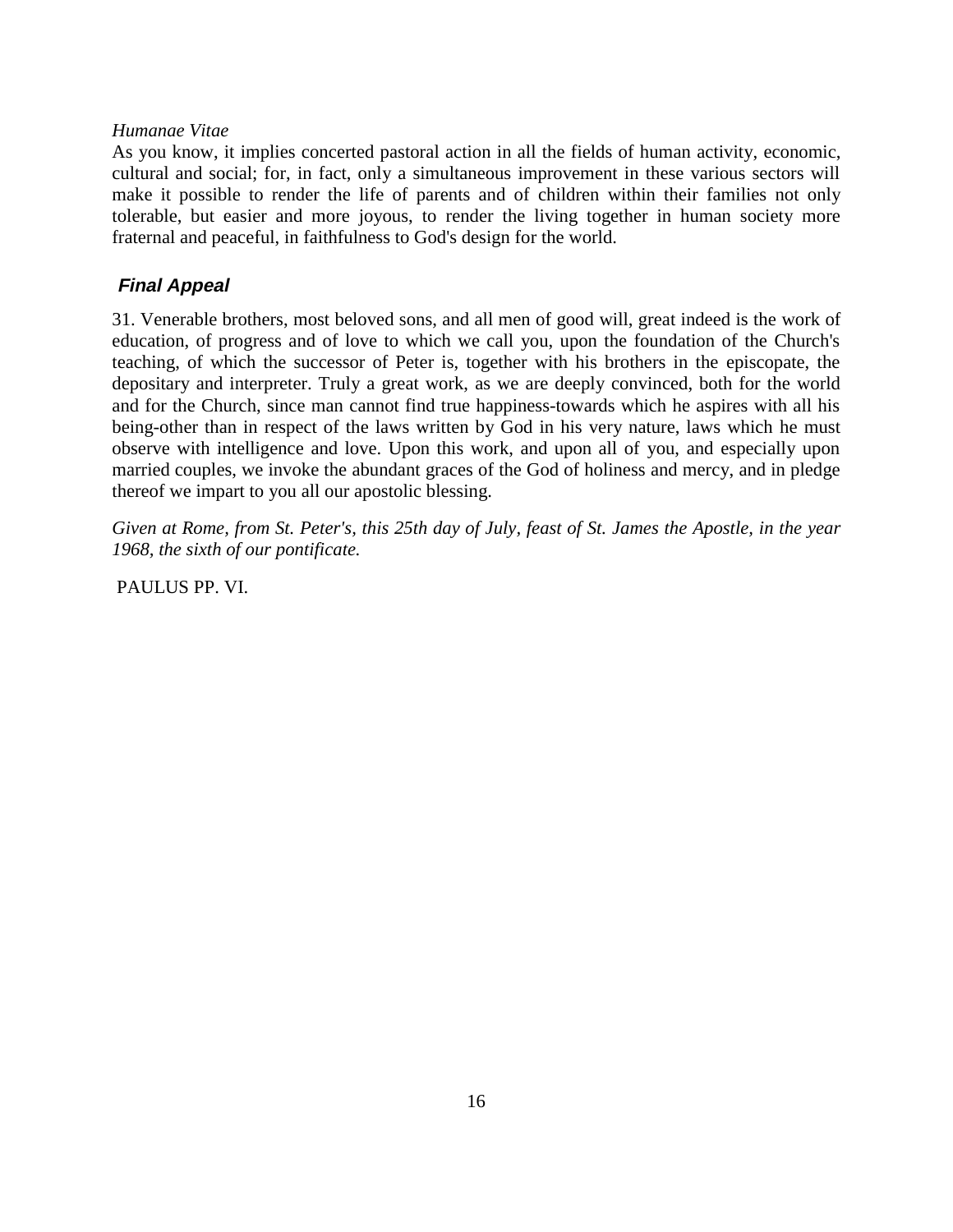# **NOTES**

- 1. Cf. Pius XI, Encyclical *Qui pluribus: Pii IX P.M. Acta*, 1, pp.9-10; St. Pius X, Encycl. *Singulari quadam*, AAS 4 (1912), p. 658; Piux XI, Encycl. *Casti Connubii*, AAS 22 (1930), pp. 579-581 (C.T.S. translation, nn. 107-109); Pius XII, Address *Magnificate Dominum* to the Episcopate of the Catholic World, AAS 46 (1954), pp. 671-672; John XXIII, Encyl. *Mater et Magistra*, AAS 53 (1961), p. 457 (C.T.S. translation, n. 239).
- 2. Cf. Mt 28:18-19.
- 3. Cf. Mt 7:21.
- 4. Cf. Council of Trent Roman Catechism, Part II, ch. 8; Leo XIII, Encycl. *Arcanum: Acta Leonis XIII, 2* (1880), pp. 26-29; Pius XI, Encycl. *Divini Illius Magistri*, AAS 22 (1930), pp. 58-61 (C.T.S. translation, nn. 32-41; Pius XI, Encycl. *Casti Connubii*, AAS 22 (1930), PP. 545-546 (C.T.S. translation, nn. 16-18); Pius XII, Address to the Italian Medico-Biological Union of St. Luke, *Discorsi e Radiomessaggi*, VI, pp. 191-192; to the Italian Association of Catholic Midwives, AAS 43 (1951), pp. 835-854 (C.T.S. translation, nn. 1-71); to the Association known as the 'Family Campaign' and other Family Associations, AAS 43 (1951), pp. 857-859 (C.T.S. translation, nn. 6-15); to the seventh Congress of the International Society of Haematology, AAS 50 (1958), pp. 734- 735; John XXIII, Encycl. *Mater et Magistra*, AAS 53 (1961), pp. 446-447 (C.T.S. translation, nn. 188-192; Vatican Council II, Pastoral Constitution on the Church in the World of Today *Gaudium et spes*, nn. 47-52, AAS 58 (1966), pp. 1067-1074; Code of Canon Law, Canons 1067, 1068 .1, Canon 1076.1-2.
- 5. Cf. Paul VI, Address to the Sacred College of Cardinals, AAS 56 (1964), p. 588; to the Commission for the Study of Problems of Population, Family and Birth, AAS 57 (1965), p. 388; to the National Congress of the Italian Society of Obstetrics and Gynaecology, AAS 58 (1966), p. 1168.
- 6. Cf. 1 Jn 4:8.
- 7. Eph 3:15.
- 8. Vatican Council II, Pastoral Constitutions on the Church in the World of Today *Gaudium et spes*, n. 50, AAS 58 (1966), pp. 1070-1072.
- 9. Cf. St. Thomas, *Summa Theologica*, I-II, q. 94, art. 2.
- 10. Cf. Vatican Council II, Pastoral Constitution on the Church in the World of Today *Gaudium et spes*, nn. 50-51, AAS 58 (1968), pp. 1070-1073.
- 11. Cf. *ibid*., n. 49, AAS 58 (1966), p. 1070.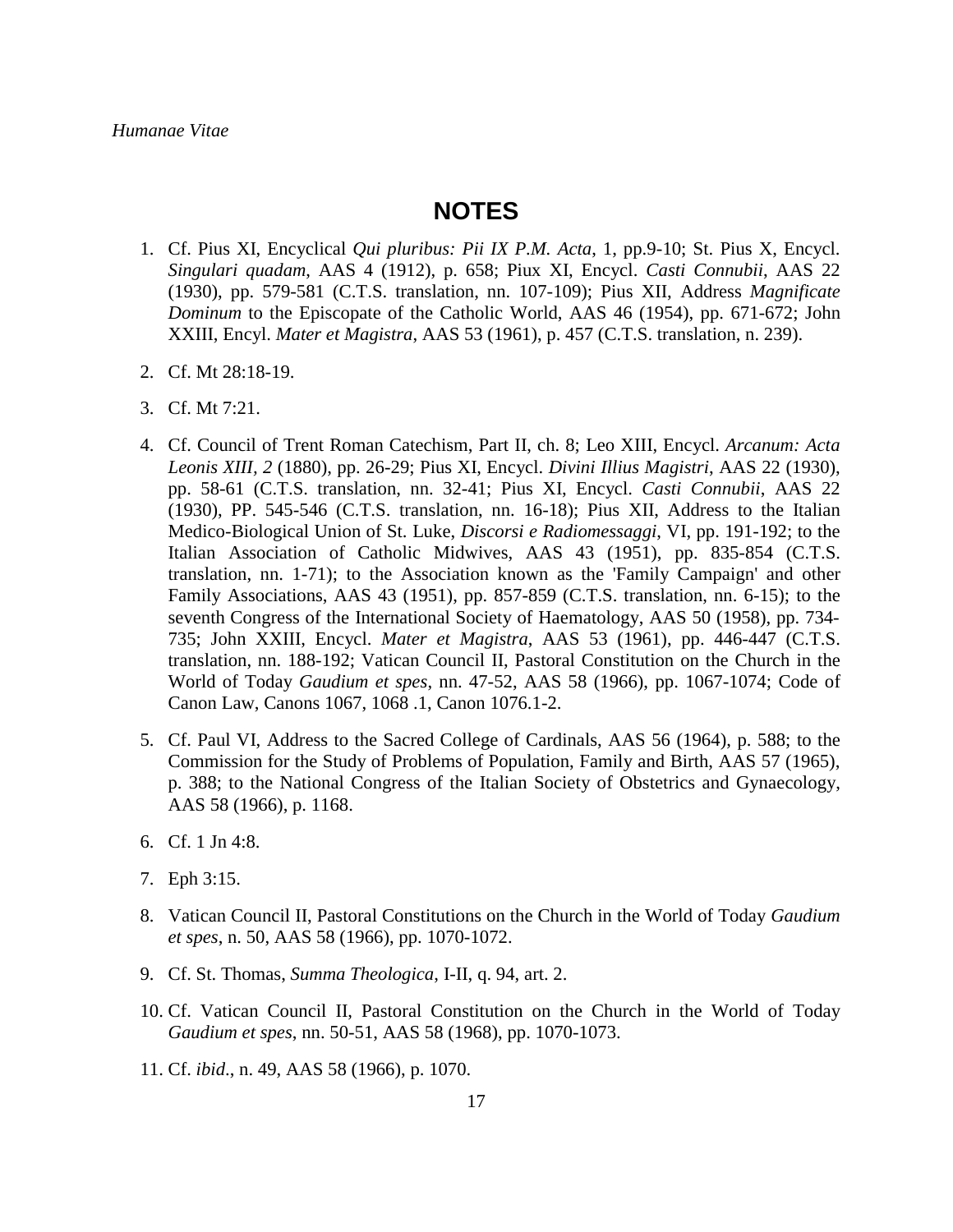- 12. Cf. Pius XI, Encycl. *Casti Connubii*, AAS 22 (1930), p. 560 (C.T.S. translation, n. 56); Pius XII, Address to Midwives, AAS 43 (1951), p. 843 (C.T.S. translation, n. 24).
- 13. Cf. John XXIII, Encycl. *Mater et Magistra*, AAS 53 (1961), p. 447 (C.T.S. translation, n. 194).
- 14. Cf. Council of Trent Roman Catechism, Part II, ch. 8; Pius XI Encycl. *Casti Connubii*, AAS 22 (1930), pp. 562-564 (C.T.S. translation, nn. 62-66); Pius XII, Address to the Medico-Biological Union of St. Luke, *Discorsi e Radiomessaggi*, VI, pp. 191-192; Address to Midwives, AAS 43 (1951), pp. 842-843 (C.T.S. translation, nn. 20-26); Address to the 'Family Campaign' and other Family Associations, AAS 43 (1951), pp. 857-859 (C.T.S. translation, nn. 6-15); John XXIII, Encycl. *Pacem in terris*, AAS 55 (1963), pp. 259-260 (C.T.S. translation, nn. 8-13); Vatican Council II, Pastoral Constitution on the Church in the World of Today *Gaudium et spes*, n. 51, AAS 58 (1966), p. 1072.
- 15. Cf. Pius XI, Encycl. *Casti Connubii*, AAS 22 (1930), p. 565 (C.T.S. translation, nn. 67- 70); Decree of the Holy Office, 22 Feb. 1940, AAS 32 (1940), p. 73; Pius XII, Address to Midwives, AAS 43 (1951), pp. 843-844 (C.T.S. translation, nn. 24-28); to the Society of Haematology, AAS 50 (1958), pp. 734-735.
- 16. Cf. Council of Trent Roman Catechism, Part II, ch. 8; Pius XI Encycl. *Casti Connubii*, AAS 22 (1930), pp. 559-561 (C.T.S. translation, nn. 53-57); Pius XII, Address to Midwives, AAS 43 (1951), pp. 843 (C.T.S. translation, n. 24); to the Society of Haematology, AAS 50 (1958), pp. 734-735; John XXIII *Mater et Magistra*, AAS 53 (1961), p. 447 (C.T.S. translation, n. 193).
- 17. Cf. Pius XII, Address to the National Congress of the Italian Society of the Union of Catholic Jurists, AAS 45 (1953), pp. 798-799.
- 18. Cf. Rom 3:8.
- 19. Cf. Pius XII, Address to the twenty-sixth Congress of the Italian Association of Urology, AAS 45 (1953), pp. 674-675; to the Society of Haematology, AAS 50 (1958), pp. 734- 735.
- 20. Cf. Pius XII, Address to Midwives, AAS 43 (1951), p. 846 (C.T.S. translation n. 36).
- 21. Cf. Pius XII, Address to the Association of Urology, AAS 45 (1953), pp. 674-675; to Leaders and Members of the Italian Association of 'corneae' donors and the Italian Association of the Blind, AAS 48 (1956), pp. 461-462.
- 22. Lk. 2:34.
- 23. Cf. Paul VI, Encycl. *Populorum progressio*, AAS 59 (1967), p. 268 (C.T.S. translation, n. 21).